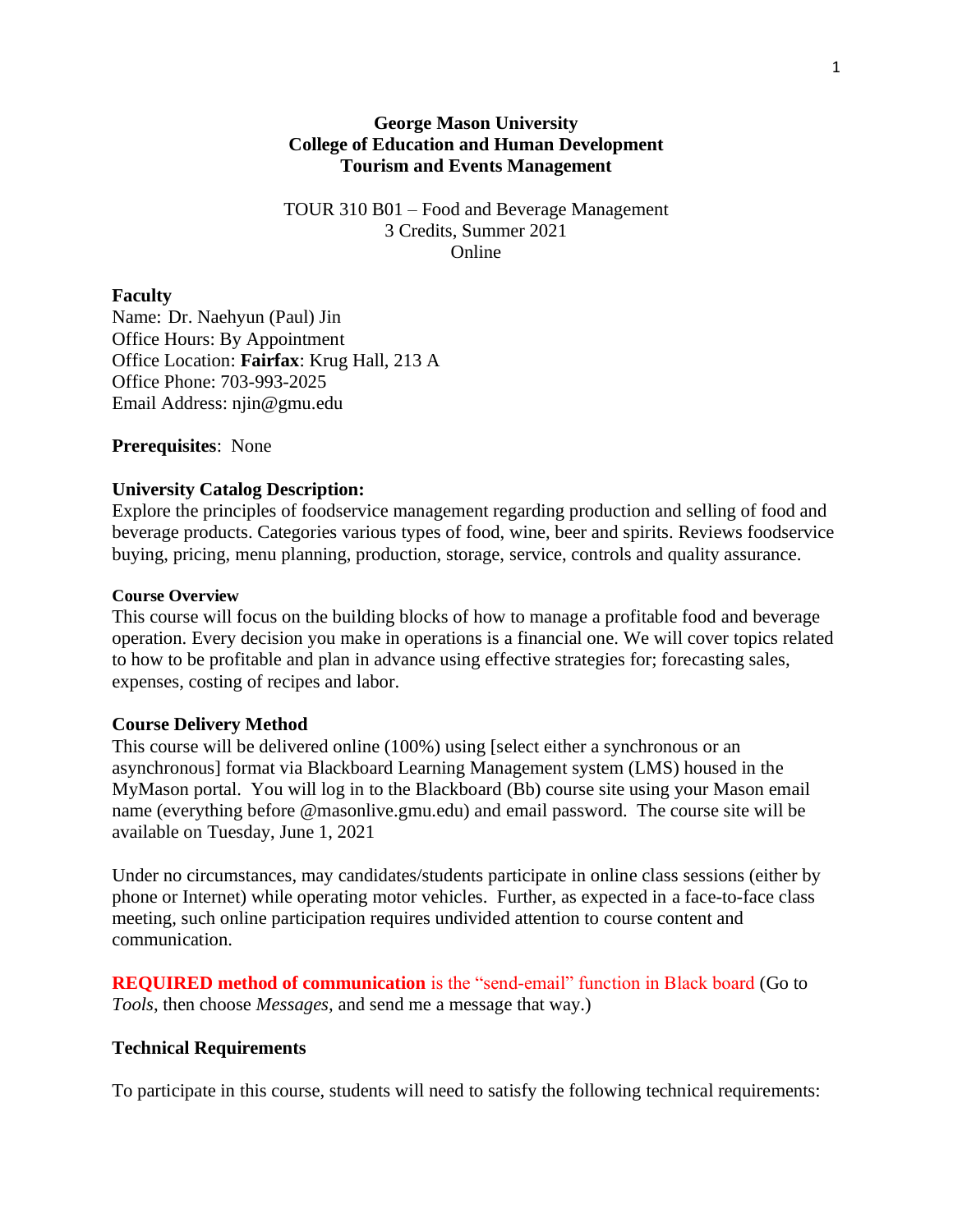- High-speed Internet access with a standard up-to-date browser, either Internet Explorer or Mozilla Firefox is required (note: Opera and Safari are not compatible with Blackboard).
- Students must maintain consistent and reliable access to their GMU email and Blackboard, as these are the official methods of communication for this course.
- Students may be asked to create logins and passwords on supplemental websites and/or to download trial software to their computer or tablet as part of course requirements.
- The following software plug-ins for PCs and Macs, respectively, are available for free download: [Add or delete options, as desire.]
- Adobe Acrobat Reader: https://get.adobe.com/reader/
- Windows Media Player: https://windows.microsoft.com/enus/windows/downloads/windows-media-player/
- Apple Quick Time Player: www.apple.com/quicktime/download/

### **Expectations**

- Course Week: Because asynchronous courses do not have a "fixed" meeting day, our week will start on Monday, and finish on Friday.
- Log-in Frequency: Students must actively check the course Blackboard site and their GMU email for communications from the instructor, class discussions, and/or access to course **materials at least daily**.
- Participation: Students are expected to actively engage in all course activities throughout the semester, which includes viewing all course materials, completing course activities and assignments, and participating in course discussions and group interactions.
- Technical Competence: Students are expected to demonstrate competence in the use of all course technology. Students who are struggling with technical components of the course are expected to seek assistance from the instructor and/or College or University technical services.
- Technical Issues: Students should anticipate some technical difficulties during the semester and should, therefore, budget their time accordingly. Late work will not be accepted based on individual technical issues.
- Workload: Please be aware that this course is not self-paced. Students are expected to meet specific deadlines and due dates listed in the Class Schedule section of this syllabus. It is the student's responsibility to keep track of the weekly course schedule of topics, readings, activities and assignments due.
- Instructor Support: Students may schedule a one-on-one meeting to discuss course requirements, content or other course-related issues. Those unable to come to a Mason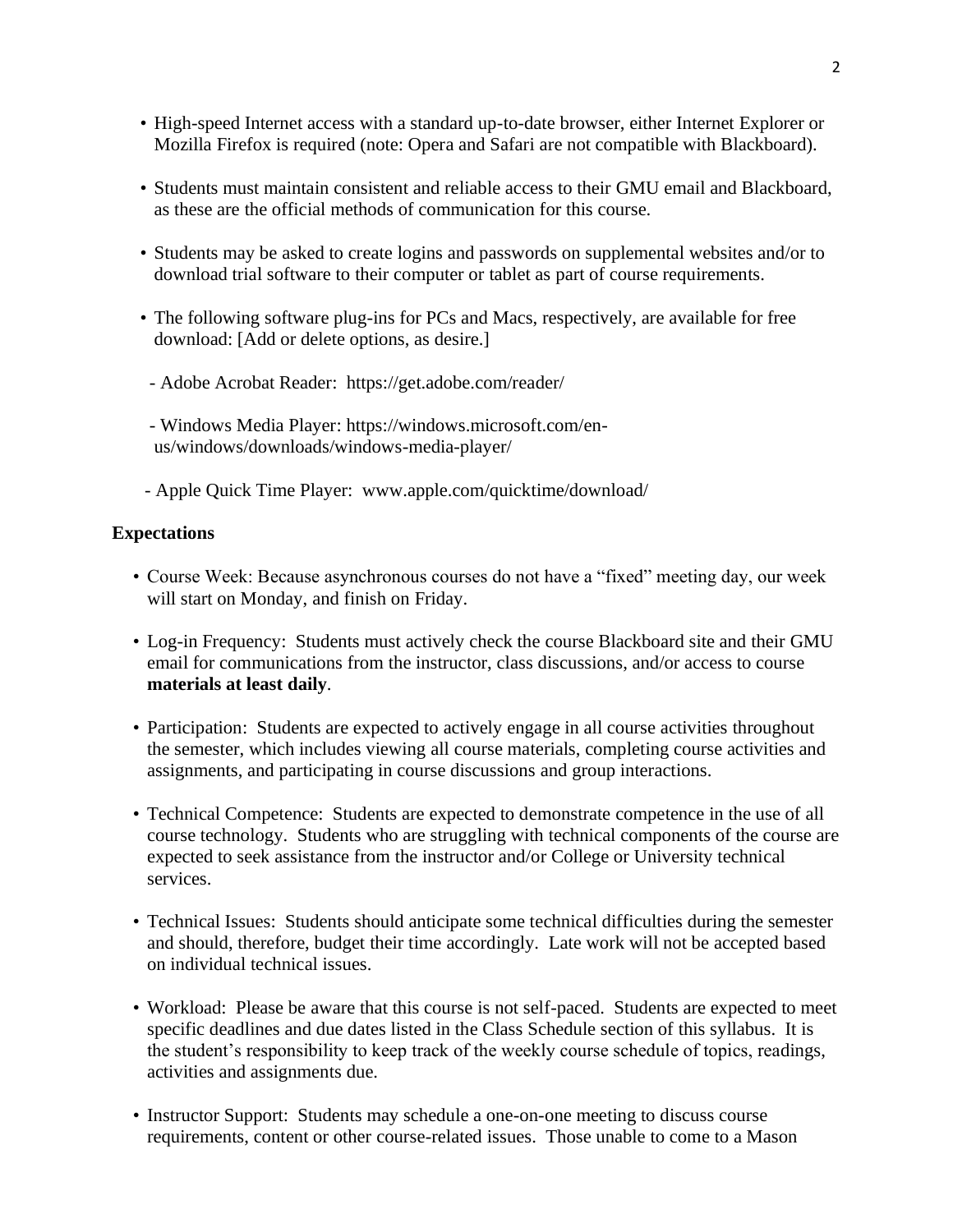campus can meet with the instructor via telephone or web conference. Students should email the instructor to schedule a one-on-one session, including their preferred meeting method and suggested dates/times.

- Netiquette: The course environment is a collaborative space. Experience shows that even an innocent remark typed in the online environment can be misconstrued. Students must always re-read their responses carefully before posting them, so as others do not consider them as personal offenses. Be positive in your approach with others and diplomatic in selecting your words. Remember that you are not competing with classmates, but sharing information and learning from others. All faculty are similarly expected to be respectful in all communications.
- Accommodations: Online learners who require effective accommodations to insure accessibility must be registered with George Mason University Disability Services.

#### **Learner Outcomes or Objectives**

This course is designed to enable students to do the following:

- 1) Categorize and identify origins of food, wine, beer and spirits;
- 2) Demonstrate and understanding of food beverage trends;
- 3) Articulate purchasing and receiving concepts;
- 4) Calculate food and beverage costs and controls; and
- 5) Monitor foodservice operations.

#### **Required Texts**

Dopson, L., & Hayes, D. (2019). *Food and Beverage Cost Control (7th Ed.),* NJ: Wiley.

Besides the text, I will be using some supplemental readings throughout the semester. The supplemental readings will help you focus on the latest information in this constantly evolving field.

#### **Course Performance Evaluation**

Students are expected to submit all assignments on time in the manner outlined by the instructor (e.g., Blackboard).

#### **Assignments and/or Examinations**

#### OVERVIEW:

Welcome to TOUR 310 - Food and Beverage Management! This is a **8 week online course**, which will be conducted exclusively through Blackboard (BB). You will have 100% on-line delivery of the class material and examinations through Blackboard (BB). Students are required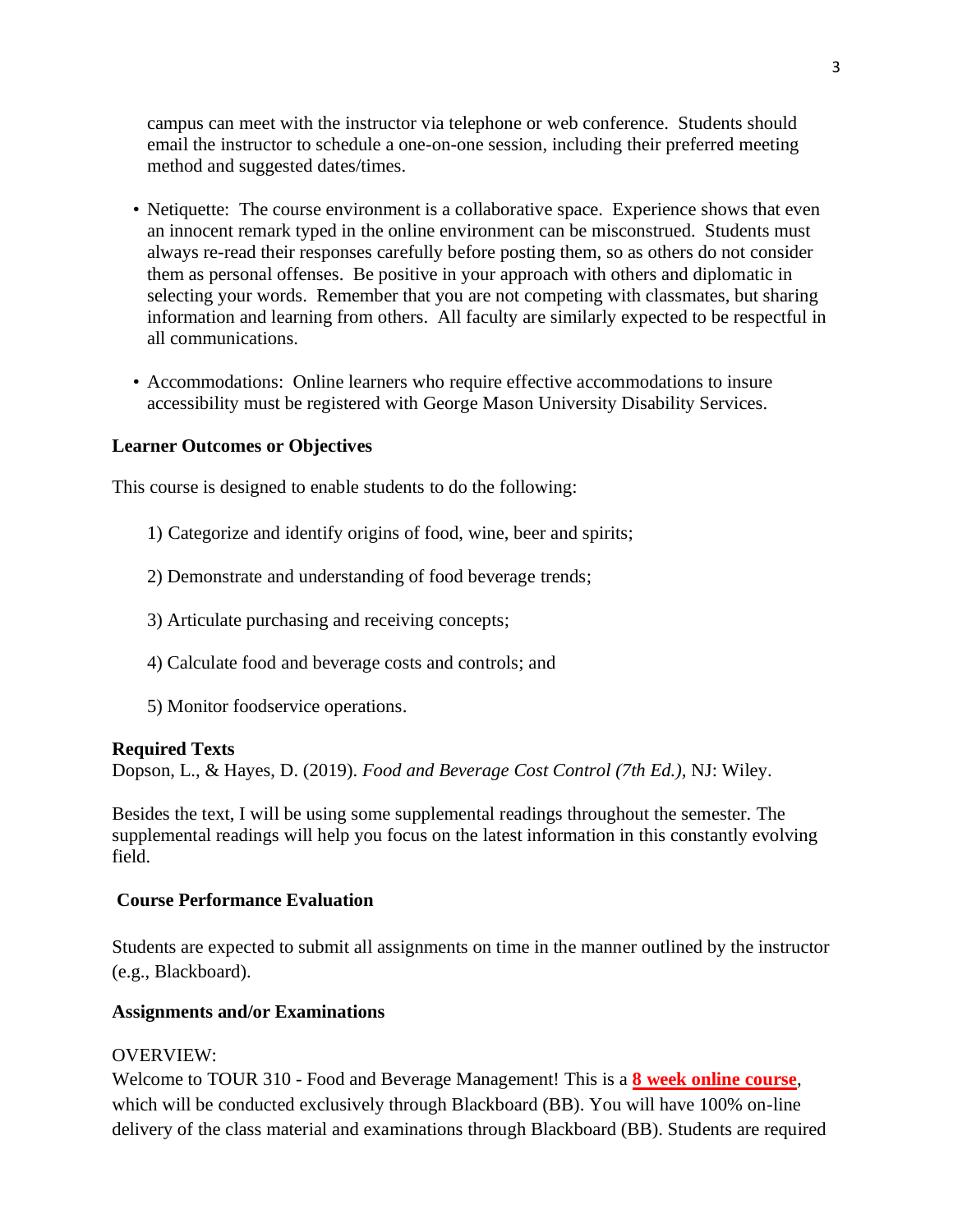to spend time studying individually, but are also encouraged to work collaboratively with other students on assignments, projects and other learning activities. Working online requires dedication and organization. Students must check their GMU email and BB announcement messages on a **daily basis** and communicate any questions or problems that might arise promptly.

In our online learning community, we must be respectful of one another. Please be aware that innocent remarks can be easily misconstrued. Sarcasm and humor can be easily taken out of context. When communicating, please be positive and diplomatic. I encourage you to learn more about Netiquette.

The course is taught in weekly increments (Week 1 through Week 8), **starting on Mondays and ending on Fridays**.

In the *Syllabus* section on BB, please read the rest of the Syllabus to help you understand the assignments and grading guidelines. Finally, please review the Course Schedule and input assignment due dates into your personal organizer to help you plan your work for the semester.

### **Course Performance Evaluation**

Students are expected to submit all assignments on time in the manner outlined by the instructor (e.g., Blackboard).

| <b>Activity</b>                  | Point | <b>Percentage</b> |
|----------------------------------|-------|-------------------|
| Participation                    | 40    | 8 %               |
| Mini Exams (50 points each)      | 150   | 30%               |
| Final Exam                       | 100   | 20%               |
| Final Project (Income Statement) | 100   | 20%               |
| <b>Industry News</b>             | 50    | 10%               |
| Assignments (10 points each)     | 60    | 12%               |
| <b>Total</b>                     | 500   | 100%              |

*Note: Faculty reserves the right to change the requirements for these assignments. Assignment types, due dates, and workload are non-negotiable.*

# **Assignment Description and Grading Rubrics:**

### **Participation-Discussion (8%):**

### **Participation (Discussion):**

Participation in this class constitutes 8 % of the grade and is required as this will contribute to the content quality of the class as well as to your intellectual benefit from it. This will be evaluated by your entries on the Discussion Board (Industry News) each week. **If you do not participate you will receive a 0 for the week. To receive full points each week, provide your answer to discussion questions from presenters and reply at least either two comments or questions to other posts each week (at least total three posts for each industry news).** Further, participation in the DB Forums (Industry News) is the only way to register attendance in the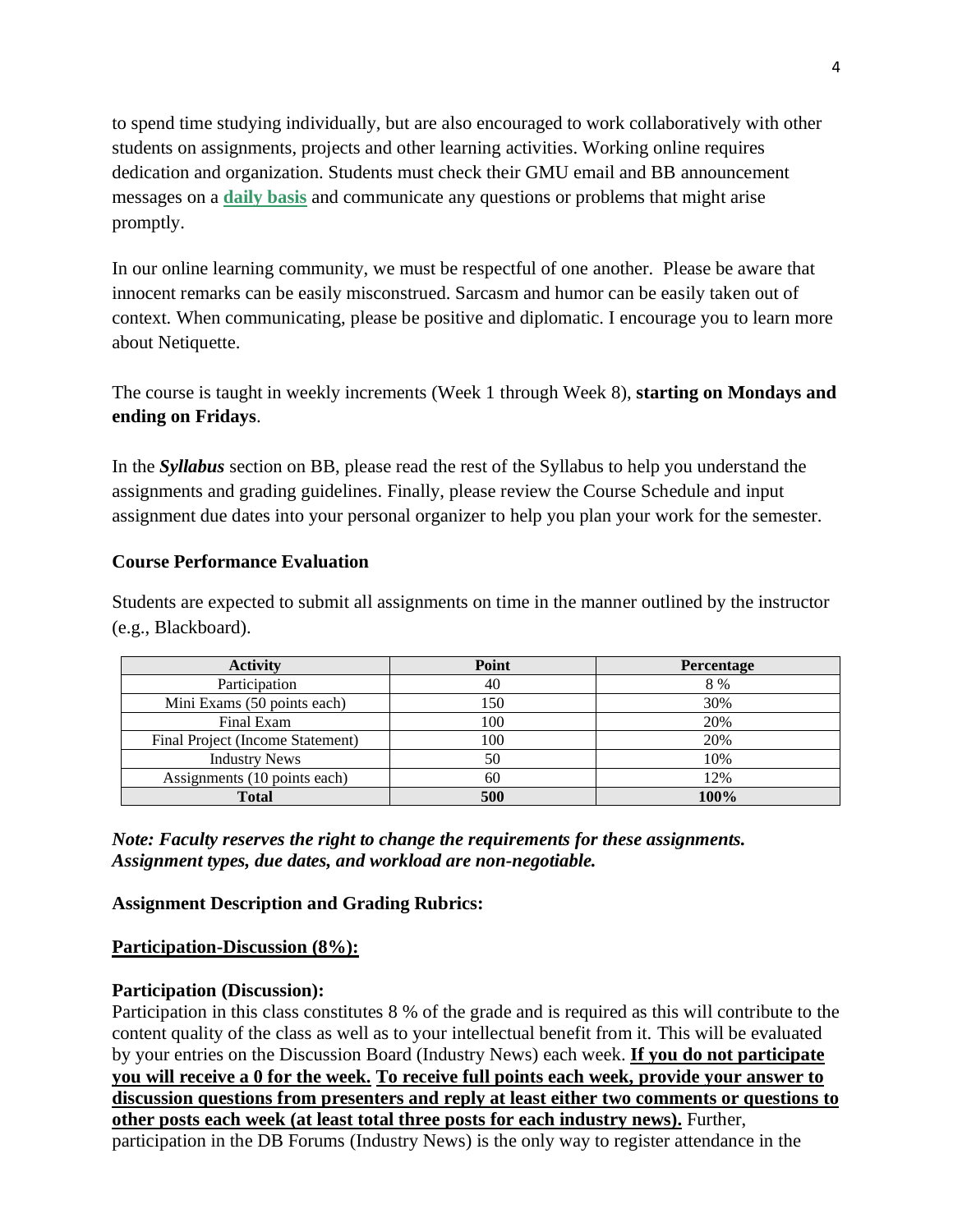course. The deadline for posting discussion questions (from the instructor) and industry news summary (from the assigned presenters) each week is each Monday by 11:59 pm. This will allow participants to respond to your postings before the week ends on Friday at 11:59 pm. **Late submissions will be counted as a zero (0**).

### **Mini exams (30%):**

Multiple Choice Exams are 30 % of the grade (3 total tests and each test is 50 points). They will cover only text-book material *on the chapters*. The number of questions for each Exam will be 50 questions. *These tests will be timed and must be completed in one sitting.* Missing a test leads to "ZERO" point for this MCT and will **NOT** be compensated with another chance to receive a grade unless it is due to a personal illness or family emergency that must be documented by a physician's note.

### **Final exam (20%):**

Final exam is a multiple choice and T/F test and it covers all chapters in the syllabus. Questions on the final exam include the questions from mini exams as well as new questions.

### **Industry News (News Summary and Discussion Board Facilitation): 10%**

A presenter will find and post the summary of industry news related to the chapter of each week in tourism, event and hospitality industry on discussion section. The sources (Interview, Internet Information, Textbooks, Articles, Media, and so on) should be addressed in the reference part. A presenter will summarize article and include two discussion questions. All students should post questions or comments to industry news. Presenters are required to provide answers and your thoughts to questions or comments from students by each Friday. Detailed grading rule of industry news and assigned presenters can be found in the "course content" folder.

### **Assignments (12%):**

6 assignments (10 point each): check the course schedule for assignments

### **Final – Income Statement Analysis (20%):**

Detailed grading rule of this research project can be found in the "course content" folder. You will be required to post your topic (a company) week 5. You need to submit both summary and PPT to blackboard. This project is due by **11:59pm on July 22, 2021.** No extension will be provided.

# **GRADING SCALE:**

| $A+ = 97-100$                                  | $B + = 87 - 89$ $C + = 77 - 79$ $D = 60 - 69$ |  |  |
|------------------------------------------------|-----------------------------------------------|--|--|
| A = $94-96$ B = $84-86$ C = $74-76$ F = $0-59$ |                                               |  |  |
| A- = $90-93$ B- = $80-83$ C- = $70-73$         |                                               |  |  |

#### **Professional Dispositions**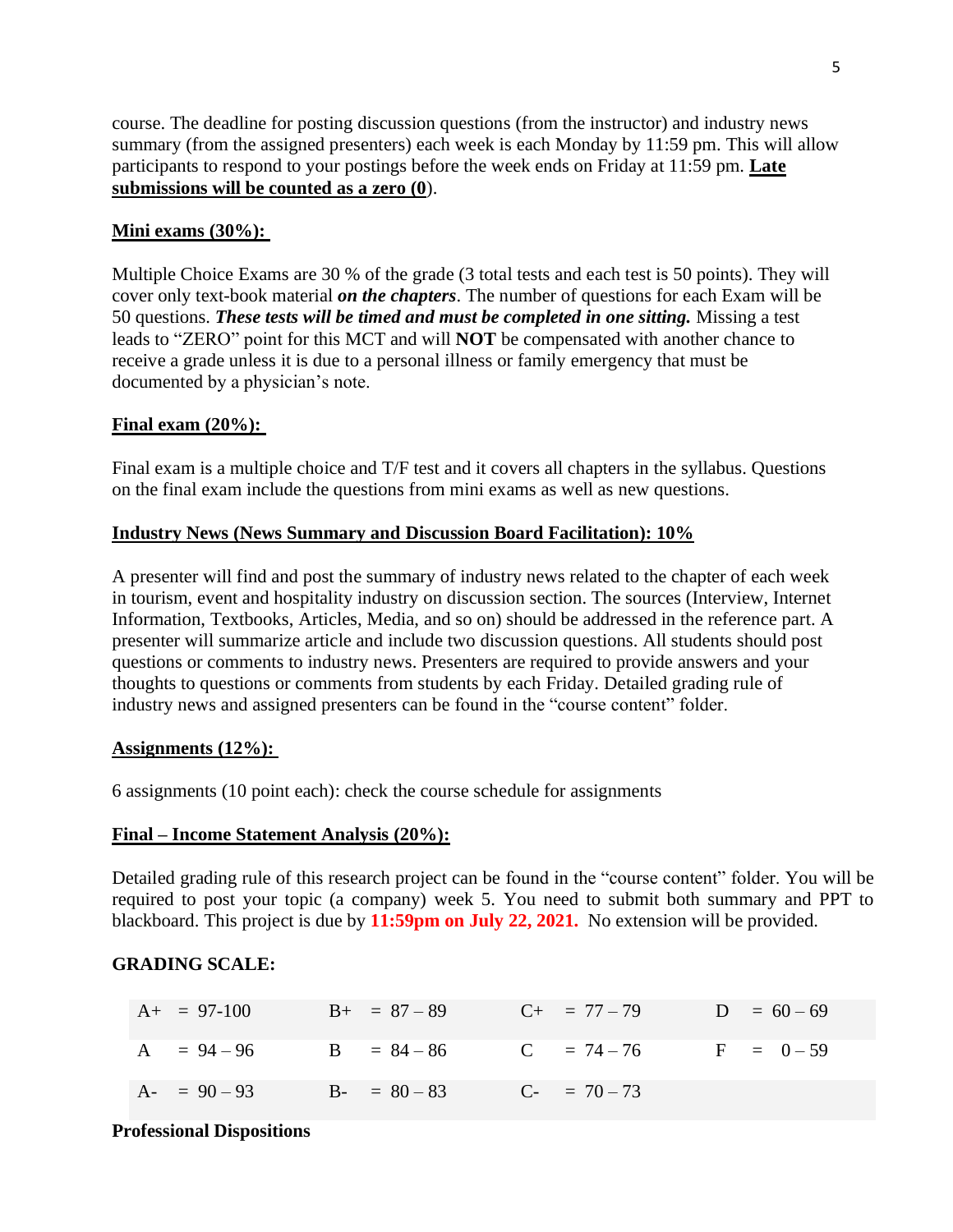Students are expected to exhibit professional behaviors and dispositions at all times.

# **Class Schedule**

| Week          | <b>Topics/Activities</b>                                                               | <b>Readings</b> |
|---------------|----------------------------------------------------------------------------------------|-----------------|
| Week 1        | Managing Revenue and Expense                                                           | Chapters 1      |
| $6/1 - 6/4$   | Directed readings due Friday 6/4 by 11:30p.m                                           |                 |
|               | Review the information on the final project in the<br>$\bullet$                        |                 |
|               | <b>Contents -Income Statement Analysis</b>                                             |                 |
|               | Industry News Discussion due Friday 6/4 by 11:30p.m                                    |                 |
| Week 2        | <b>Creating Sales Forecasts</b>                                                        | Chapter 2 & 3   |
| $6/7/-6/11$   | <b>Purchasing and Receiving</b>                                                        |                 |
|               | Directed readings due Friday 6/11 by 11:30p.m                                          |                 |
|               | Assignment 1 due Friday 6/11 by 11:30p.m                                               |                 |
|               | Industry News Discussion due Friday 6/11 by 11:30p.m                                   |                 |
| Week 3        | Managing Inventory and Production                                                      | Chapter 4       |
| $6/14 - 6/18$ | Directed readings due Friday 6/18 by 11:30p.m                                          |                 |
|               | Mini Exam 1 (Chapters 1,2,&3) due Friday 6/18 by<br>$\bullet$                          |                 |
|               | 11:30p.m (start from 6/16 at 9:00 a.m)                                                 |                 |
|               | Assignment 2 due Friday 6/18 by 11:30p.                                                |                 |
|               | Industry News Discussion due Friday 6/18 by 11:30p.                                    |                 |
| Week 4        | Monitoring Food and Beverage Product Costs                                             | Chapter 5 & 6   |
| $6/21 - 6/25$ | Managing Food and Beverage Pricing                                                     |                 |
|               | Directed readings due Saturday 6/25 by 11:30p.m                                        |                 |
|               | Assignment 3 due Friday 6/25 by 11:30p.                                                |                 |
|               | Industry News Discussion due Friday 6/25 by 11:30p.                                    |                 |
| Week 5        | Managing the Cost of Labor                                                             | Chapters 7      |
| $6/28 - 7/2$  | Directed readings due Friday 7/2 by 11:30p.m                                           |                 |
|               | Assignment 4 due Friday 7/2 by 11:30p.                                                 |                 |
|               | Post the topic for final project due Friday 7/2 by 11:30p.                             |                 |
|               | Mini Exam 2 (Chapters 4,5, &6) due Friday 7/2 by<br>$\bullet$                          |                 |
|               | 11:30p.m (start from 6/30 at 9:00 a.m)                                                 |                 |
|               | Industry News Discussion due Friday 7/2 by 11:30p.                                     |                 |
| Week 6        | <b>Controlling Other Expenses</b>                                                      | Chapters 8&9    |
| $7/5 - 7/9$   | Analyzing Results Using the Income Statement                                           |                 |
|               | Directed readings due Friday 7/9 by 11:30p.m<br>Assignment 5 due Friday 7/9 by 11:30p. |                 |
|               |                                                                                        |                 |
| Week 7        | Industry News Discussion due Friday 7/9 by 11:30p.<br>Planning for Profit              | Chapters 10     |
| $7/12 - 7/16$ | Directed readings due Friday 7/16 by 11:30p.m                                          |                 |
|               | Assignment 6 due Friday 7/16 by 11:30p.                                                |                 |
|               | Mini Exam 3 (Chapters 7,8,&9) due Friday 7/16 by                                       |                 |
|               | 11:30p.m (start from 7/14 at 9:00 a.m)                                                 |                 |
|               | Industry News Discussion due Friday 7/16 by 11:30p.                                    |                 |
| Week 8        | <b>Final Exam</b>                                                                      |                 |
| $7/19 - 7/23$ | <b>Final Project</b>                                                                   |                 |
|               |                                                                                        |                 |
|               |                                                                                        |                 |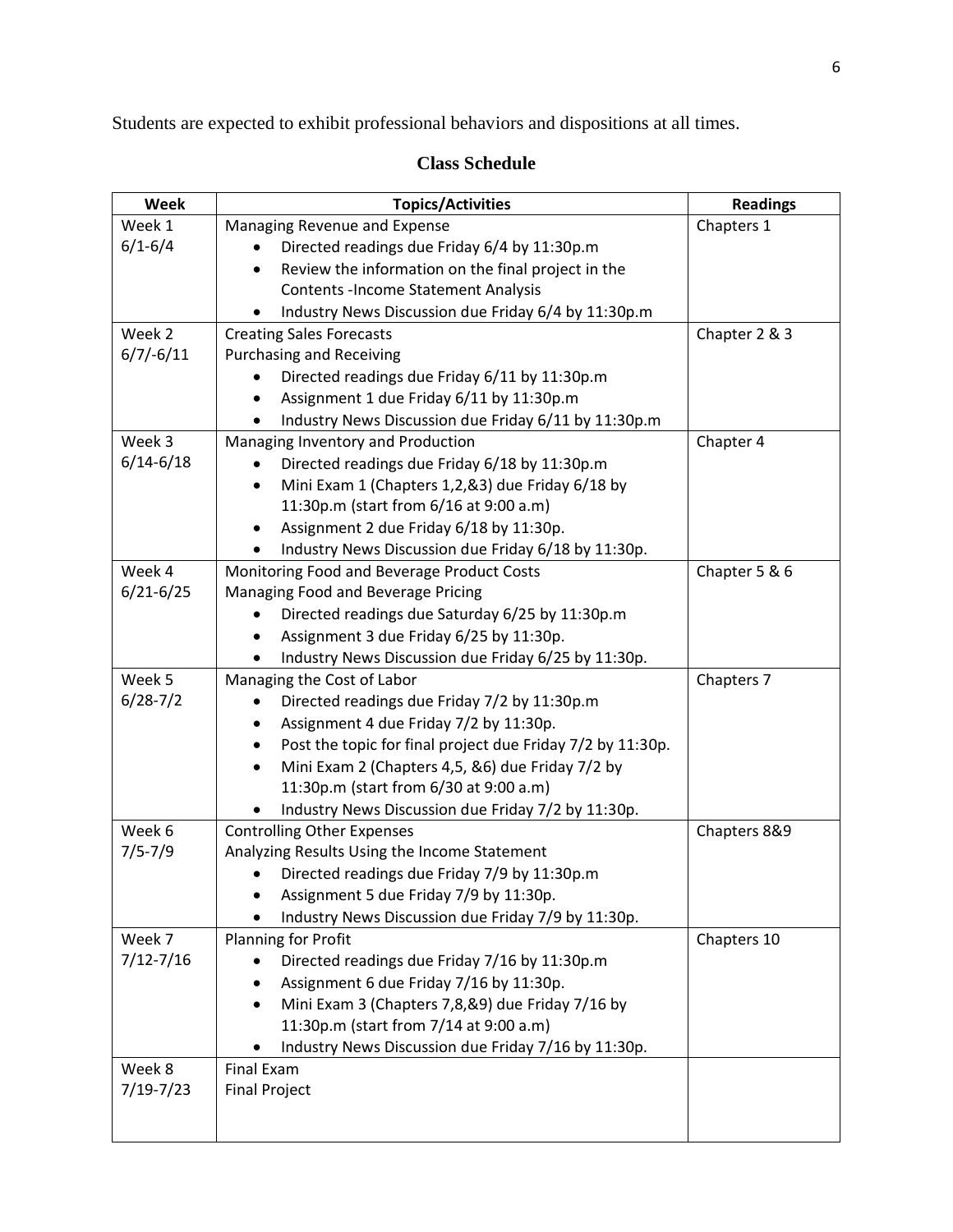| Final exam (Chapters 1,2,3,4,5,6,7,8,9,&10) due<br>$\bullet$<br>Thursday 7/22 by 11:30p.m (started from 7/20 at<br>9:00a.m)<br>Final project submission due Thursday 7/22 by 11:30p.m<br>$\bullet$<br>Industry News Discussion due Thursday 7/22 by<br>$\bullet$<br>11:30p.m |  |
|------------------------------------------------------------------------------------------------------------------------------------------------------------------------------------------------------------------------------------------------------------------------------|--|
|                                                                                                                                                                                                                                                                              |  |

*Note: Faculty reserves the right to alter the schedule as necessary, with notification to students.*

# *Core Values Commitment*

*The College of Education and Human Development is committed to collaboration, ethical leadership, innovation, research-based practice, and social justice. Students are expected to adhere to these principles: http://cehd.gmu.edu/values/.*

# *GMU Policies and Resources for Students*

### *Policies*

- *• Students must adhere to the guidelines of the Mason Honor Code (see http://oai.gmu.edu/the-mason-honor-code/).*
- *• Students must follow the university policy for Responsible Use of Computing (see http://universitypolicy.gmu.edu/policies/responsible-use-of-computing/).*
- *• Students are responsible for the content of university communications sent to their Mason email account and are required to activate their account and check it regularly. All communication from the university, college, school, and program will be sent to students solely through their Mason email account.*
- *• Students with disabilities who seek accommodations in a course must be registered with George Mason University Disability Services. Approved accommodations will begin at the time the written letter from Disability Services is received by the instructor (see http://ods.gmu.edu/).*
- *• Students must follow the university policy stating that all sound emitting devices shall be silenced during class unless otherwise authorized by the instructor.*

# *Campus Resources*

*• Support for submission of assignments to Tk20 should be directed to tk20help@gmu.edu or https://cehd.gmu.edu/aero/tk20. Questions or concerns regarding use of Blackboard should be directed to http://coursessupport.gmu.edu/.*